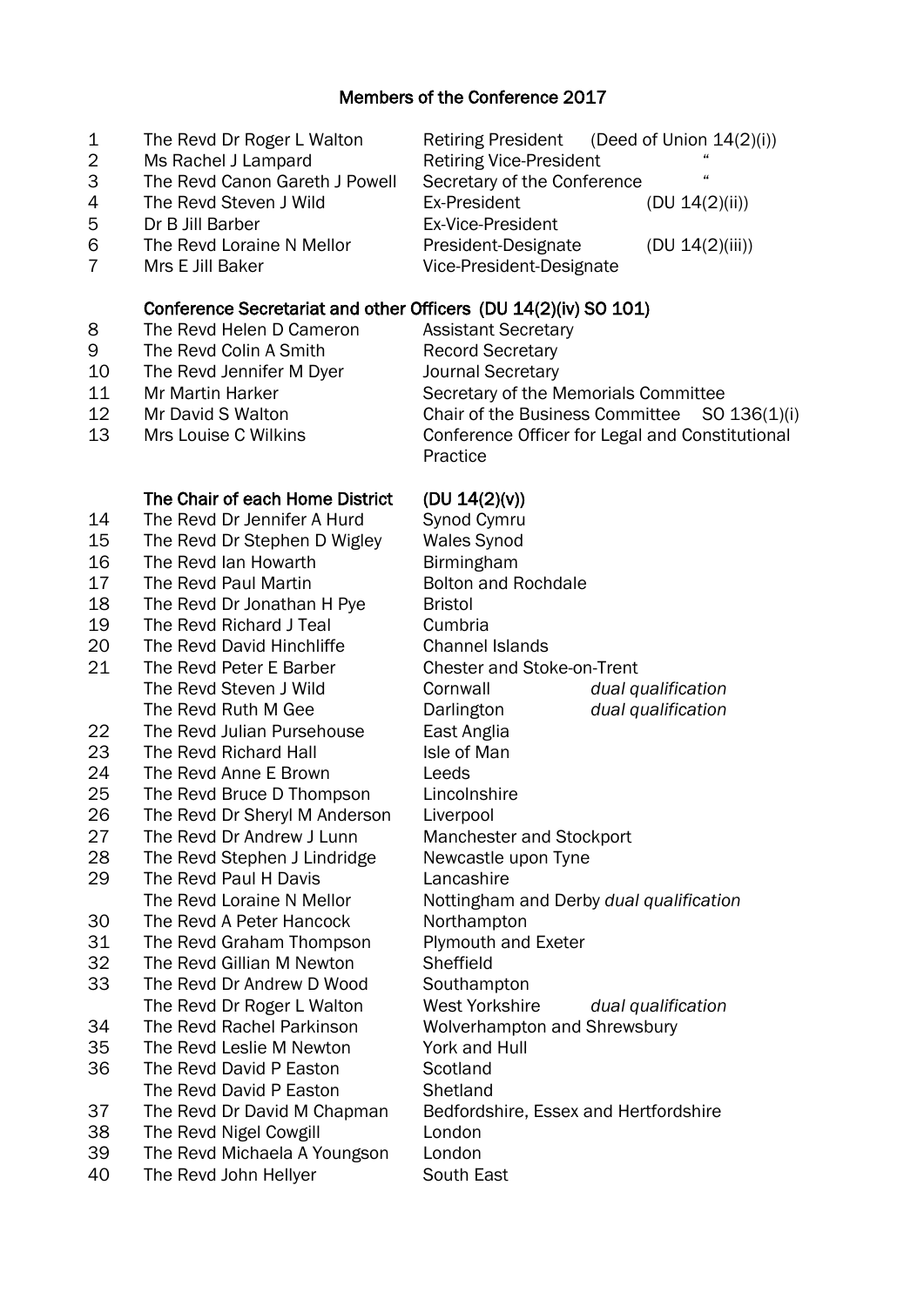### Warden of the Methodist Diaconal Order (DU (14)(2)(vi))

41 Deacon Karen McBride The Warden

### Representatives from the Irish Conference

- 42 The Revd Dr Laurence Graham (President, Methodist Conference in Ireland)
- 

(DU14(2)(vii)) 43 The Revd Dr John Stephens (Secretary, Methodist Conference in Ireland)

44 Mr Doug Edmondson (DU 14(3)) 45 Dr Fergus O'Ferrall

### Representatives of United Methodist Church (DU 14(3))

- 46 Bishop B Michael Watson
- 47 Ms Daphne Creasman

#### Conference-elected Representatives (DU 14(2)(ix) (DU 14(5) SO 103)

### Retiring in 2017

- 48 The Revd Ashley R Cooper
- 49 Dr Anne Hollows
- 50 The Revd Dr Jane Leach

### Retiring in 2018

- 51 Ms Rachel Allison
- 52 Deacon Eunice Attwood
- 53 Mr John Cooper

### Retiring in 2019

- 54 The Revd Dr Jane V Craske
- 55 Dr Stephen Leah
- 56 The Revd Elaine M Lindridge

### Representatives of Connexional and Other Bodies (SO 102)

| 57 | The Revd Ruth M Gee                                               | The Chair of the Methodist Council (i)(a)       |        |
|----|-------------------------------------------------------------------|-------------------------------------------------|--------|
| 58 | The Revd Timothy A Swindell                                       | <b>Lead Connexional Treasurer</b>               | (i)(b) |
| 59 | Prof Peter D Howdle                                               | Chair, Strategy and Resources Committee         | (i)(c) |
| 60 | Mr Doug Swanney                                                   | <b>Connexional Secretary</b>                    | (i)(d) |
| 61 | The Revd Richard Smith CF                                         | Forces Chaplain                                 | (i)(e) |
| 62 | The Revd Dr Stephen Day                                           | <b>Overseas Service</b>                         | (i)(f) |
| 63 | Ms Lorraine Emery-Wright                                          | <b>Overseas Service</b>                         |        |
| 64 | Mr Bernard Clement Botwe                                          | Appointed by Partner Churches<br>(DU 14(4)(d))  |        |
| 65 | Miss Margarita Aboy Lozada                                        | Appointed by Partner Churches                   |        |
| 66 | The Revd Dr Nicola V Price-Tebbutt Faith and Order Representative |                                                 | (ii)   |
| 67 | Miss Elizabeth H Ovey                                             | Law and Polity representative                   | (iii)  |
| 68 | Mr Andrew Owen                                                    | <b>Stationing Committee Representative</b>      | (iv)   |
| 69 | The Revd Jongikaya Zihle                                          | concerns of racial justice                      | (i)(g) |
| 70 | The Revd Anne Ellis                                               | concerns of racial justice                      |        |
| 71 | The Revd Stephen J Poxon                                          | concerns of racial justice                      |        |
| 72 | The Revd Daniel M Mwailu                                          | concerns of racial justice                      |        |
| 73 | Ms Whitney Kissiwaa Addow                                         | concerns of racial justice                      |        |
| 74 | Ms Jasmine Frimpong Yeboah                                        | concerns of racial justice                      |        |
| 75 | Ms Sandra Goodwin                                                 | representative Methodist Women in Britain (vii) |        |
| 76 | Mr Tim Annan                                                      | <b>Youth President</b>                          | (5)    |
| 77 | Ms Kira Barfoot                                                   | <b>Youth Assembly</b>                           |        |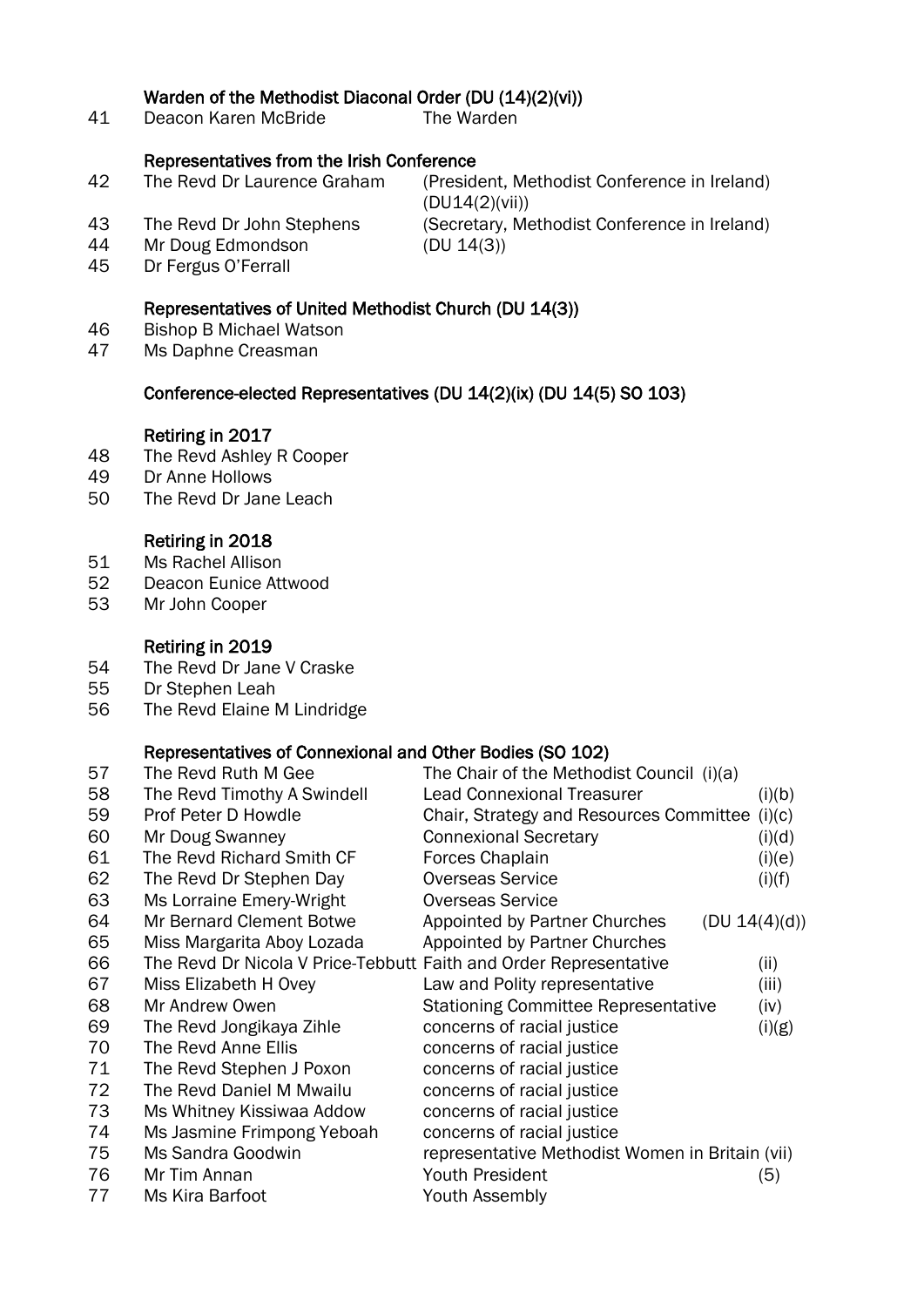78 Ms Liberty Dane **Youth Assembly** 

79 Mr Sam Lindridge Youth Assembly

### Synod Cymru

- The Revd Marty Presdee
- Deacon Jonathan Miller
- Mrs Maryl Rees
- Mr Arfon Williams

### Wales Synod

- The Revd Rosemarie E G Clarke
- The Revd Gareth J Edwards
- The Revd Christopher R Gray
- Deacon Lisa Rathbone
- Mrs Michele Jones
- Ms Janice Ross
- Mr Manuokafoa Tu'ipulotu
- Dr Jean Ware

### Birmingham

- The Revd David M Butterworth
- 93 The Revd Dr Carol M Hamilton-Foyn
- 94 The Revd Samuel E McBratney
- Deacon Linda Kinchenton
- Mr Richard Hamilton-Foyn
- Mrs Jean Hamilton
- Mr Robert Lewin-Jones
- Mrs Helen Woodall
- Mrs Jenny Yeung

## Bolton and Rochdale

- The Revd Lesley Dinham
- The Revd Darren A Garfield
- Mr Mike Anderson
- Mr Joshua Orme
- Mrs Leoni O'Donoghue

## Bristol

- The Revd Carol A Chaplin
- The Revd Simon C Edwards
- The Revd Rachael M Wilson
- Ms Jenny Cornell
- 110 Miss Jasmine Dempsey<br>111 Mrs Emma J Mills
- Mrs Emma J Mills
- Ms Dorothy North
- Mr David S Pendle

## **Cumbria**

- The Revd Philip J Jackson
- The Revd Stephen J Radford
- Mr Richard North
- Mr C Anthony Potts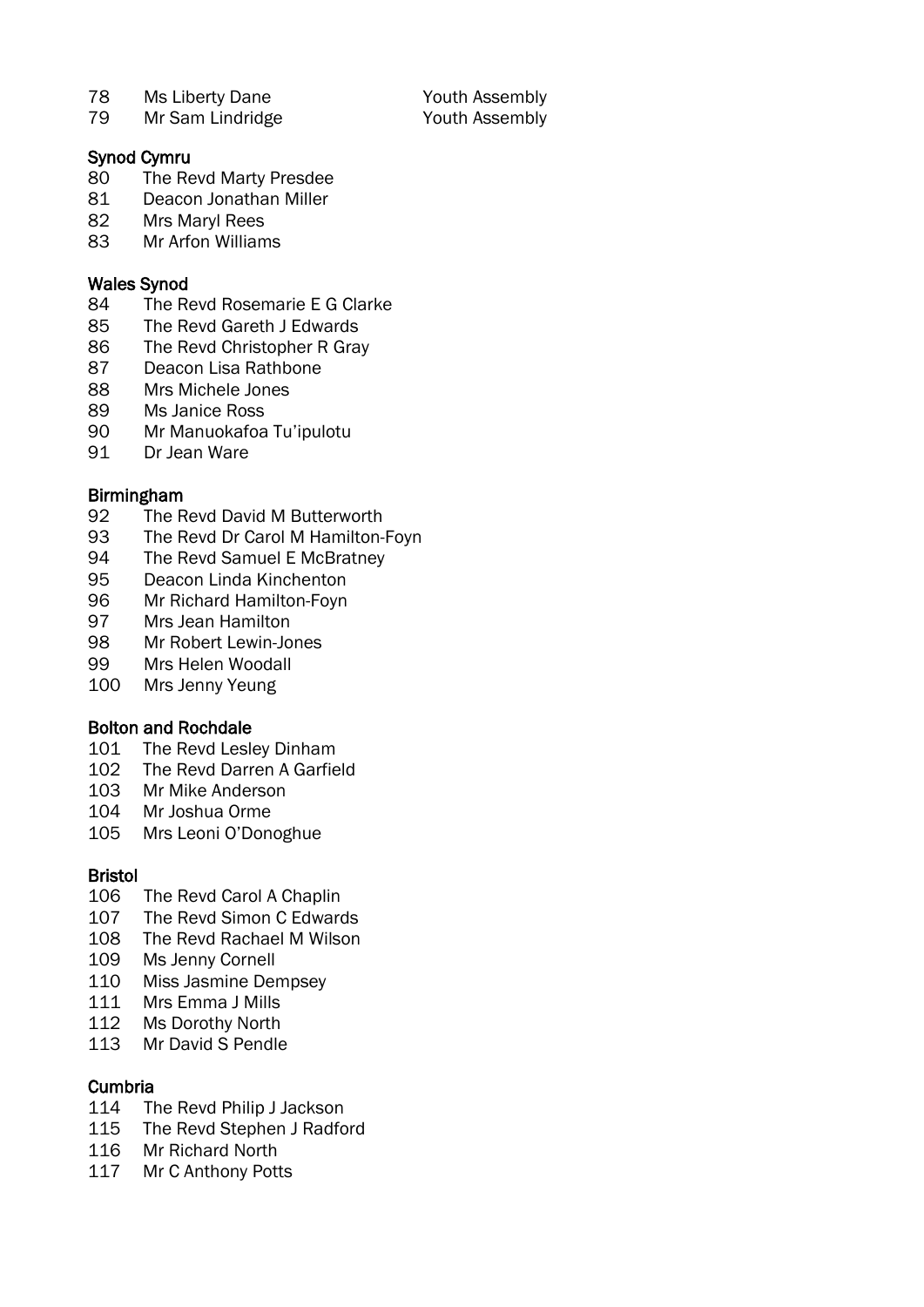### Channel Islands

- The Revd Billy Slatter
- Mrs Anne Pryke

## Chester and Stoke-on-Trent

- The Revd Julie Herbert
- 121 The Revd Susan Levitt
- The Revd Jennifer A Matthews
- 123 Miss Siân F A Davidson<br>124 Dr Geoffrey J Dickinson
- Dr Geoffrey J Dickinson
- Mrs Heather Staniland
- Mrs Victoria Ward
- Mr Ian C White

### **Cornwall**

- The Revd Thomas J Osborne
- The Revd Mark F Pengelly
- The Revd Daniel P Reed
- Mrs Biddy Bishop
- Mrs Alison Gill
- Mr John Hogarth

## Darlington

- The Revd Beverly Hollings
- The Revd Dr Andrew J Stobart
- Deacon Annette Sharp
- Miss Rebecca Catford
- Mrs Anne Offler
- Mrs Susan Smith

## East Anglia

- The Revd Catherine Dixon
- The Revd Kathryn A Flynn
- The Revd Jennifer R Pathmarajah
- Deacon Julie A Hudson
- Miss Sarah Aitchison
- Mr Chris Finbow
- Mrs Jennie Harris
- Mrs Hazel Miles

### Isle of Man

- The Revd Stephen P Ingrouille
- Mrs Elaine Christian

## Leeds

- The Revd Naomi N Kaiga
- The Revd Barry Owen
- The Revd Leonora J Wassell
- Deacon Pamela Luxton
- Mr Tim Baker
- Miss Sarah E Cave
- Mr Michael Noble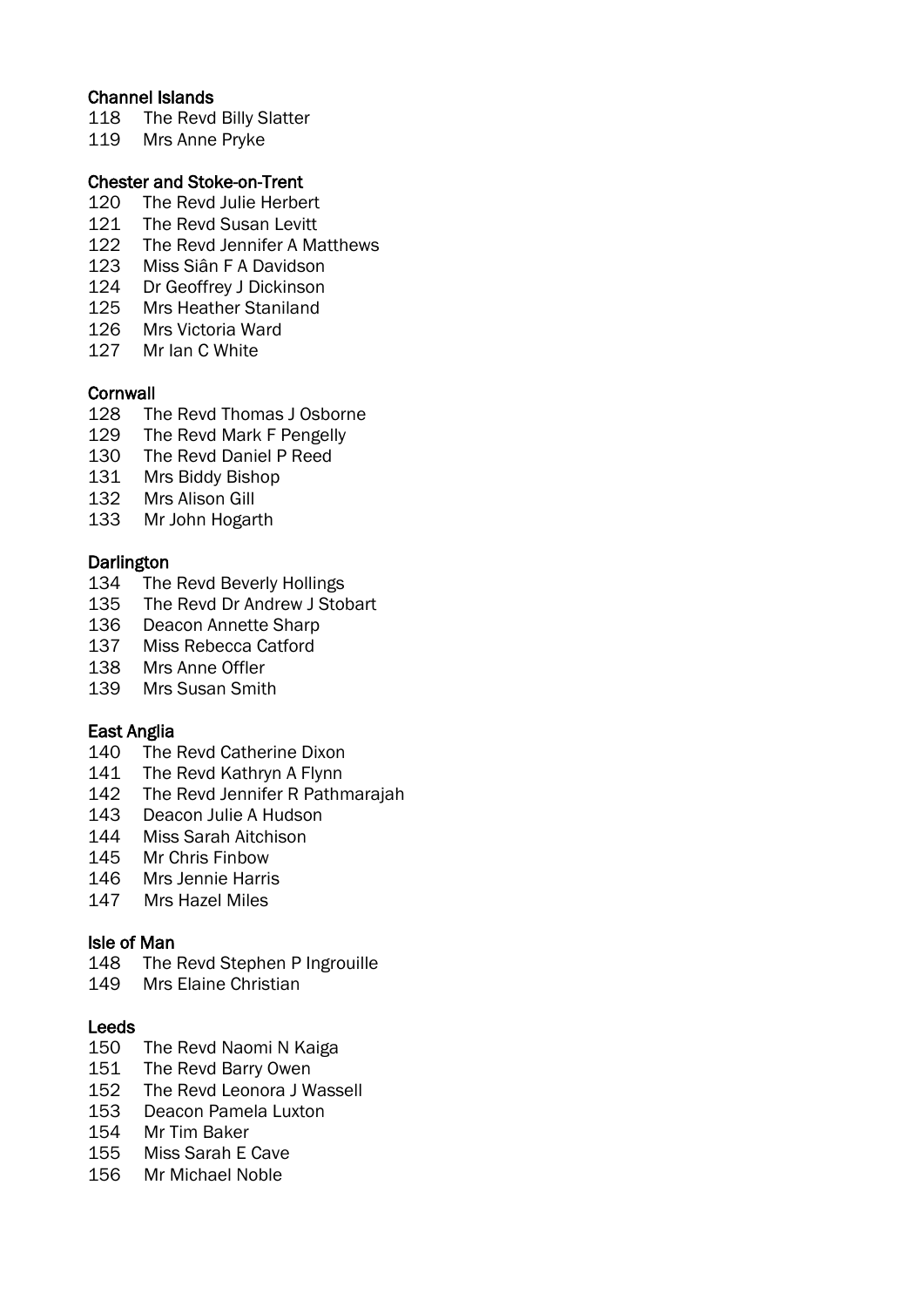## **Lincolnshire**

- 157 The Revd Ann L Lett
- The Revd David C Newlove
- Mrs Sue Brumpton
- Mrs Libby Craggs
- Mr Michael May

# Liverpool

- The Revd David M R Somerville
- The Revd Dr Christine Jones
- Deacon Filippus den Uil
- Mr Stephen Cooper
- Mr Ralph Dransfield
- Mr Craig Price

## Manchester and Stockport

- The Revd Graham M Edwards
- The Revd Rodney Hill
- The Revd Kerry W Tankard
- Deacon Ruth M Lackenby
- Mr Matt Collins
- Miss Ria Delves
- Mrs Angela Doyle
- Mr David James
- Mr Peter Smith

# Newcastle upon Tyne

- 177 The Revd Stuart Earl
- The Revd David M Goodall
- The Revd Dr Elizabeth A Kent
- Deacon Tracey J Hume
- Mrs Christine Armstrong
- Miss Georgia Harrison
- Mr Christopher Horton
- Miss Audrey Ilderton
- Mr Andrew Lowe

# Lancashire

- The Revd Katharine J Bland
- The Revd Janet I Pybon
- The Revd Sally-Ann Ratcliffe
- Deacon Josephine F A Critchley
- Mrs Shirley Crook
- Mrs Beryl Frankish
- Mr Graham Kay
- Miss June Littlemore

## Nottingham and Derby

- The Revd Ann M Anderson
- The Revd Lynita Conradie
- The Revd E Adam Wells
- The Revd Paul J Worsnop
- Ms Julie Compton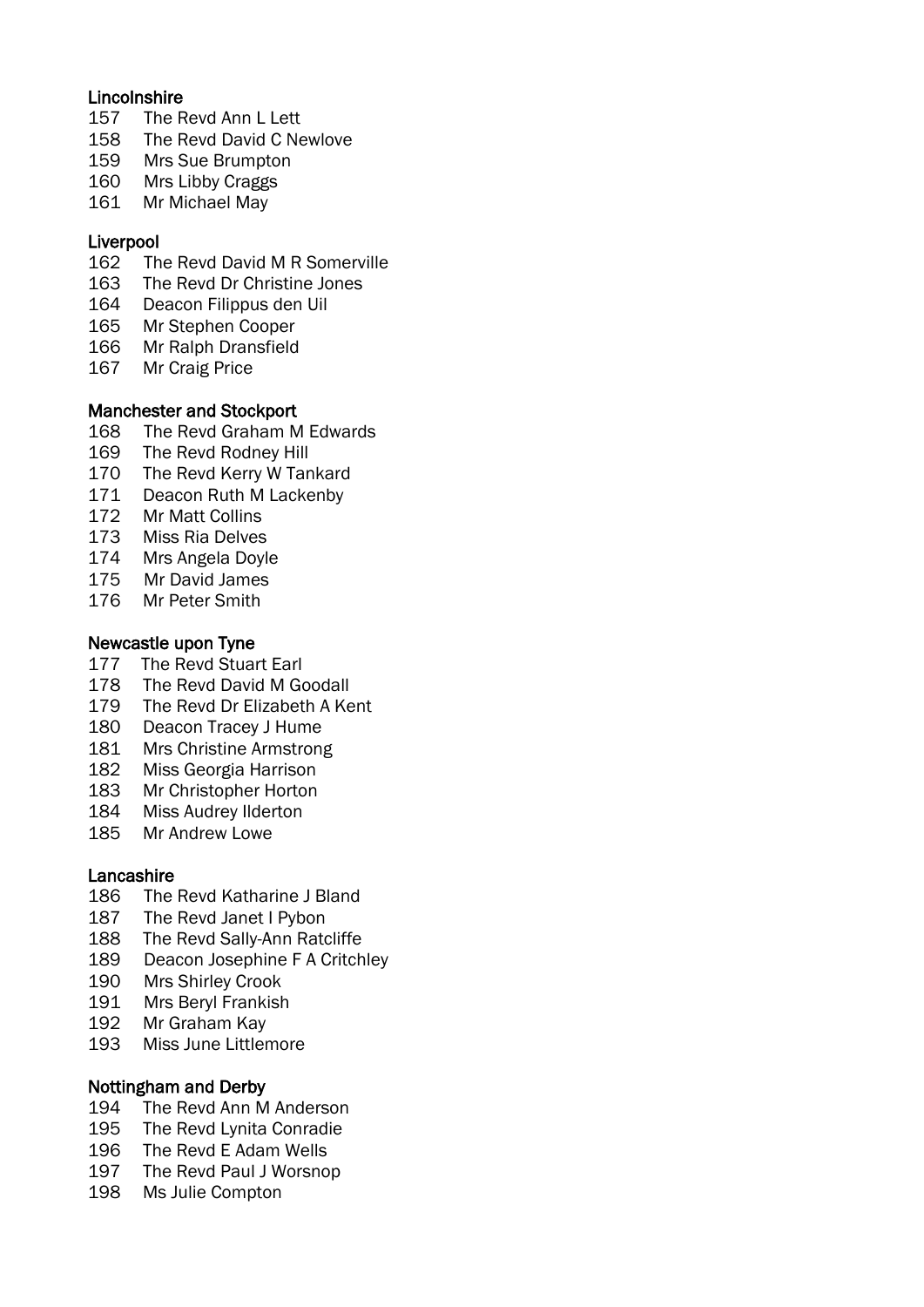- Mr John D Heard
- Miss M Frances Hopwood
- Mrs Sarah E Lamb
- Mr James Sutton

### Northampton

- The Revd Andrew W Fyall
- The Revd Dr Jonathan K Gichaara
- The Revd Dr Novette S Headley
- The Revd Jill Marsh
- Deacon Eleanor Griffin
- Miss Dorothy Hutchinson
- Mrs Pedzisai G Katsande
- Mrs Roberta Lunt
- Prof David Matthews
- Mr S Robert Peach
- Dr Margaret Williams

## Plymouth and Exeter

- The Revd David P Martin
- The Revd D Paul C Smith
- The Revd Philip P Wagstaff
- Ms Anne Browse
- Mr David A Clitheroe
- Mr Ronald Jordan
- Mrs Carolyn Lawrence
- Mr Frank Watson

## Sheffield

- The Revd Karen Beecham
- The Revd Julie Minns
- The Revd R Margaret K Mwailu
- Mrs Katrin Hackett
- Mr David Humphreys
- Mr Thomas Hunt
- Mrs Anna Malnutt

## **Southampton**

- The Revd Rosamund V Hollingsworth
- The Revd David W Hookins
- The Revd Stephanie J Jenner
- The Revd Jean Quick
- Deacon Maria Howard
- Mrs Sandy Coates
- Mrs Christine Holland
- Mrs Paddy Jose
- Mrs Mary Ludlow
- Mrs Kathleen Phillips

## West Yorkshire

- The Revd Ruth Crompton
- The Revd Dr Barbara Glasson
- Mrs Janet Clark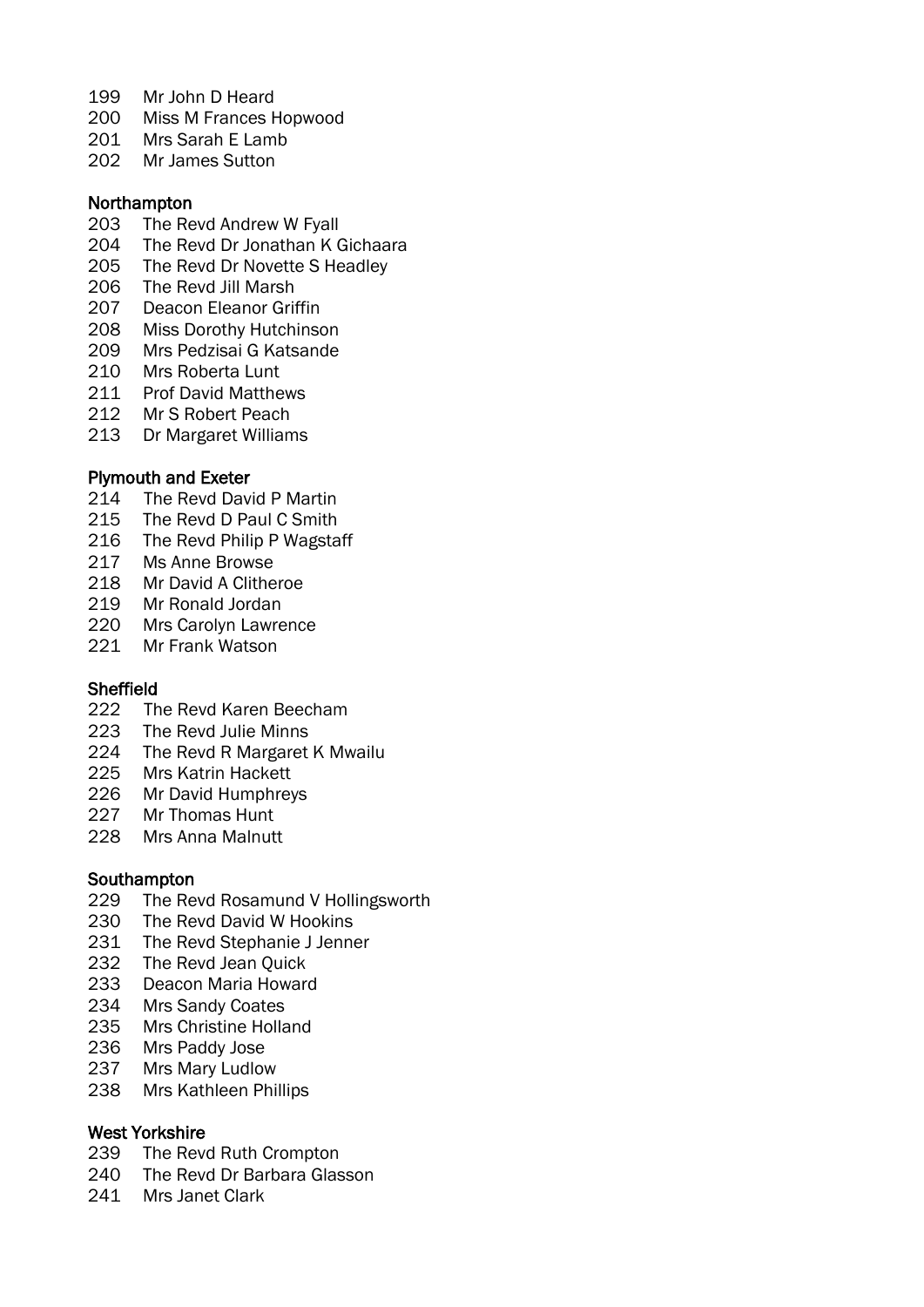- Dr John Hargreaves
- Mrs Wendy Holt
- Mrs Caroline Stead

## Wolverhampton and Shrewsbury

- The Revd Nathan Falla
- The Revd David F Lavender
- The Revd Dr Caroline Wickens
- Mr Denis Beaumont
- Mrs Beatrice M Cloke
- Miss Jacqueline Hill
- Mr Peter Mills
- Ms Andrea Sheppick

## York and Hull

- The Revd Julia Skitt
- The Revd Gail J Hunt
- The Revd Helen J Harrell
- The Revd M Ruth Parry
- Deacon Jill Taylor
- Mrs Eileen Clarkson
- Mrs Jacqueline Gaitley
- Mrs Laura Gallery
- Mr Alister McClure
- Mrs Heather Shipman

## Scotland and Shetland

- The Revd Gordon W Hay
- The Revd Dr Mark A Jason
- The Revd Terry C W Wright
- Mrs Margaret Brown
- Mrs Sue Marshall-Jennings
- Mr David Marsh

## Bedfordshire, Essex and Hertfordshire

- The Revd Richard J Byass
- The Revd Andrew J L Hollins
- The Revd Etleva Walker
- Miss Alison Baalham
- Miss Claudia Eleady-Cole
- Mr Keith Norman
- Mr Steve Rogers
- Mrs Catherine Roots

## London

- The Revd William Davis
- The Revd Eleanor G Jackson
- The Revd Anthony D Miles
- The Revd Faith M Nyota
- The Revd Andrew Pottage
- The Revd Nicola Vidamour
- Deacon Lemia Nkwelah
- Deacon Marilyn O S Slowe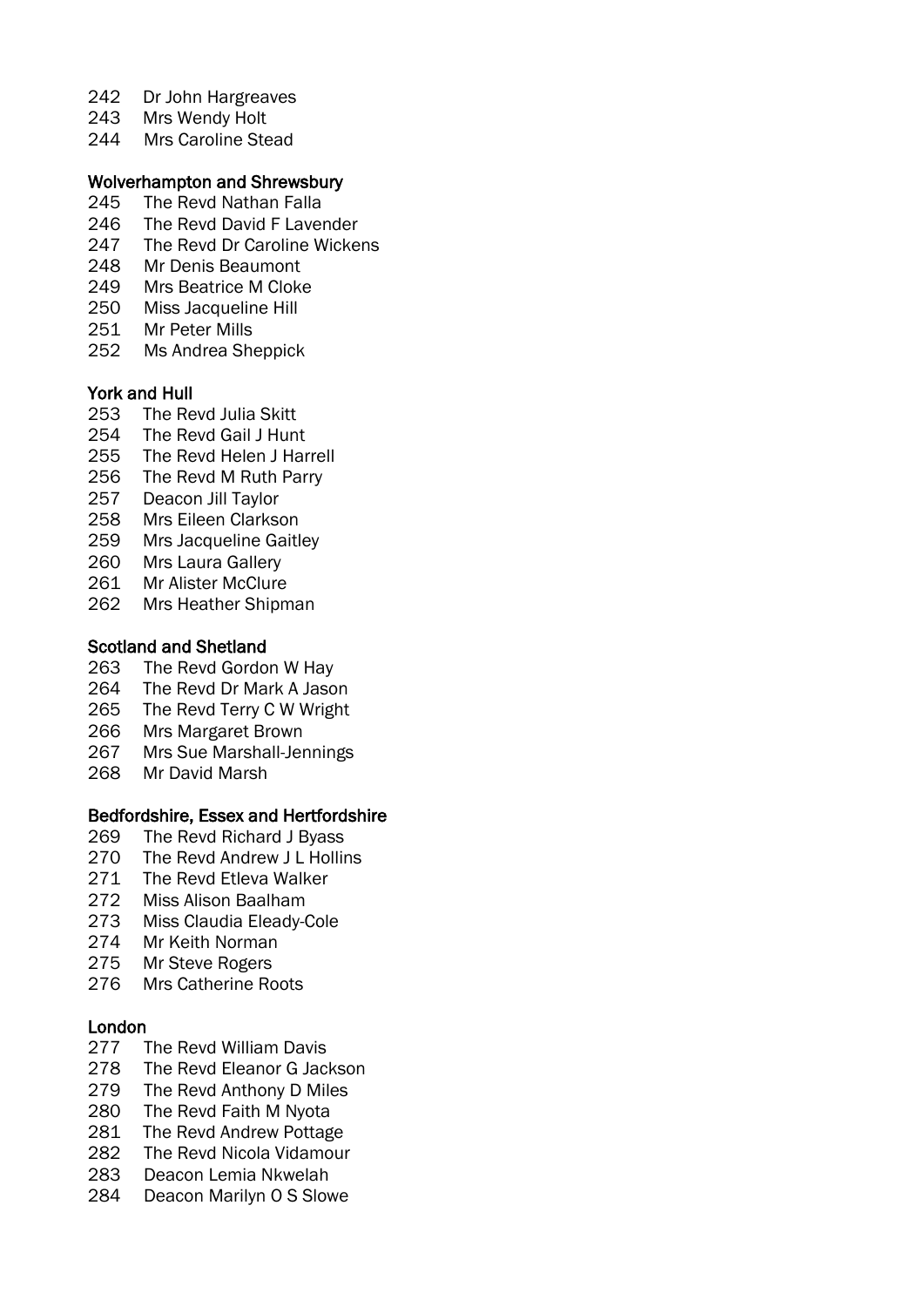- Mrs Nancy Acquaah
- Ms Marcia Tull
- Mr Anthony Boateng
- Mr Gerry Davis
- Mr Samuel Ebden
- Mr Bala Gnanapragasam
- Ms Virtue Ryan
- Mrs Nellie Showers
- Mrs Denise Tomlinson
- Ms Alison Stacey-Chapman
- Mr Ofori Mensah

## South East

- The Revd Melinda T Bell
- The Revd Graham Horsley
- The Revd Sharon Lovelock
- The Revd Dr Philip Luscombe
- The Revd Peter G Rayson
- Miss Margaret Bowerman
- Mrs Anne Haggerty
- Ms Jenny Jackson
- Miss Victoria Lawrence
- Mrs Shelagh Morgan
- Mr John Troughton

## Associate Members

## (a) Ecumenical

- The Revd Lisa Battye The Church of England
- 308 The Revd Roy Fowler The United Reformed Church
- The Revd Canon John O'Toole The Catholic Bishops' Conference of England/Wales
- Mr Robert Dowty The Church of the Nazarene
- 
- 

## (b) Overseas

- 311 The Revd Torbjørn Holt The Council of Lutheran Churches Ms Zoe Ferdinand The Moravian Church
- 313 Bishop Sifredo Teixeira **Igreja Evangelica Metodista Portuguesa**  The Revd Mirella Manocchio Union of Methodist and Waldensian Churches: Italy (OPCEMI) 315 Mrs Lenka Prochazkova United Methodist Church – Central and Southern Europe The Revd Joachim Georg United Methodist Church – Germany The Revd Dr Jørgen Thaarup United Methodist Church – Northern Europe and Eurasia The Revd Jimmy Dube Methodist Church in Zimbabwe The Revd Ronald Bobb-Williams Methodist Church Sierra Leone *dual qualification* Bishop Samuel Kayinamura Free Methodist Church Rwanda The Revd Sydney Sichilima United Church of Zambia The Revd César Llanco–Zavaleta Iglesia Metodista del Perú
	-
	-

322 Mr Alfredo Alcarraz Iglesia Metodista del Uruguay Bishop Glenna Spencer Methodist Church of the Caribbean and Americas